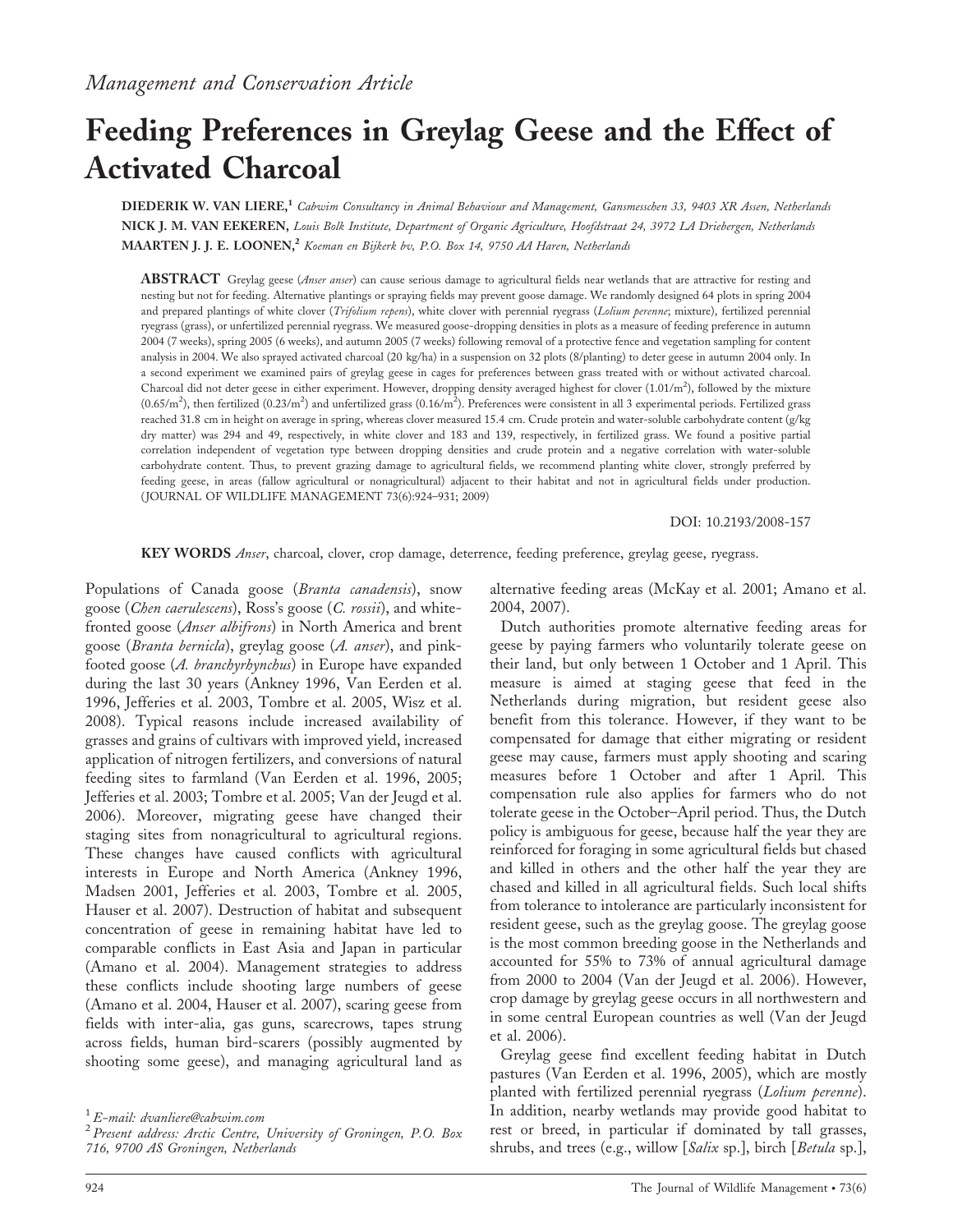or common alder [Alnus glutinosa]; Van Oene et al. 1999). Not surprisingly, greylag geese commonly migrate from wetlands to adjacent fields to forage. Local farmers report this as an increasing nuisance.

Consistent management is needed for resident greylag geese. Providing attractive alternative food sources for geese only in fallow areas and not reinforcing geese for feeding in areas under cultivation might alleviate conflicts between geese and farmers. White clover (Trifolium repens) is of interest as an attractive alternative food source for greylag geese, because brent geese prefer white clover over several species of fertilized grass (McKay et al. 2001). White clover is also preferred by white-fronted geese (Owen 1976), and barnacle geese (Branta leucopsis) feed on clover stolons in autumn in the marshes of Scotland's Solway Firth (Owen and Kerbes 1971). Moreover, white clover grows in symbiosis with Rhizobium bacteria, which are found in the roots and are able to fix atmospheric nitrogen (Høgh-Jensen and Schjoerring 2001), which is an additional value if clover is applied in areas reserved for geese, where man-made fertilizer is not applied.

However, nitrogen-fixation and the high protein content in cultivars of red clover (Trifolium pratense) and white clover have led to increasing use of clover–grass mixtures in temperate agricultural fields, which is seen as a solution to the growing environmental controversy arising from the application of nitrogen from agricultural sources (De Wit et al. 2004, Schils and Snijders 2004, Abberton and Marshalla 2005). Yet if clover–grass mixtures prove to be more attractive than fertilized grass to geese, problems farmers experience with geese may intensify. We, therefore, examined preferences in wild greylag geese in a controlled-choice situation offering white clover alone, clover– grass mixture, and grass alone, fertilized and unfertilized.

An additional measure for addressing the conflict between farmers and geese is to stop reinforcement of feeding on cultivated grass and, thus, to decrease or eliminate their preference for it. Geese may select against vegetation that is treated with activated charcoal; Mason and Clark (1995) found that such treatment reduced presence of snow geese. Other birds also do not prefer food that is treated with activated charcoal (Mason and Clark 1994). Thus, we also sought to determine preferences in greylag geese in choice situations offering vegetation treated and not treated with activated charcoal.

# STUDY AREA

We conducted our study with wild geese in a field planted with perennial ryegrass in Marle, The Netherlands, on one bank of the river IJssel bounded by a dyke within an area designated as important habitat according to the European Union Bird directive. The river bank was high; flooding occurred only during part of winter, which did not kill the grass. A dairy farm operated on the same side of the river; on the other bank was the Buitenwaarden, a nature area consisting of different inlets fed by the river, patches of unfertilized grass, and bushes of mainly willow and common alder. The Buitenwaarden was frequented by resident

breeding and migrating greylag geese, as well as whitefronted geese. Migrating greylag geese were present between September and April (Nilsson 2006). Geese crossed the river to forage in the agricultural fields along the river.

We conducted our experiment with caged geese on a field on a dairy farm 8 km south of the Dutch city of Groningen. The farmer planted perennial ryegrass in 2003 and cut it before the start of our experiment in May 2004.

## METHODS

### Alternate Food Sources

There were 3 experimental periods: autumn 2004, spring 2005, and autumn 2005. In March 2004, we defined a 10-ha experimental area between the river and dyke. Within that area we prepared a plot 14 m  $\times$  256 m parallel to the river bank and divided it into 64 test plots, each measuring 4 m  $\times$ 14 m. The farmer killed the grass in the full plot area with 3 L/ha Roundup<sup>®</sup> Max (Monsanto Company, St Louis, MO) and subsequently ploughed and prepared the soil for sowing. On 26 April, we planted 32 test plots with perennial ryegrass (35 kg/ha), cultivar BG3 (Barenbrug BV, Oosterhout, Netherlands), 16 with white clover (10 kg/ha), largeleaved cultivar Alice (Barenbrug BV), and 16 with a mixture of both (clover: 5 kg/ha; grass: 30 kg/ha). On 30 August, we fertilized 16 of the 32 grass test plots by hand, at a rate of 80 kg N/ha. The result was a randomized block design of 16 fertilized and 16 unfertilized grass plots, 16 plots with white clover and 16 plots with clover–grass mixture. Immediately after sowing we fenced the full plot area to keep the geese out while vegetation grew. Fencing consisted of wire mesh 1 m in height, with wooden pole supports (8 cm in diam) every 4 m. The roof of the full plot area consisted of 6 evenly spaced 2-mm stainless-steel wires that we snared across the full length of the plot and supported every 50 m by plastic poles. The farmer regularly cut the growth in the pasture surrounding the 64 test plots for silage, according to normal farming practice, and cut the test plots 3 times through 30 August.

We sampled each type of vegetation in test plots on 1 November 2004 by cutting a strip measuring 0.8 m  $\times$  2 m out of 8 random plots. A forage evaluation laboratory (BLGG BV, Oosterbeek, Netherlands) dried, weighed, and analyzed samples for concentrations of crude protein, crude fiber, crude ash, and water-soluble carbohydrates, according to the Central Bureau for Livestock Feeding (2002), and for digestibility in vitro of organic matter (Tilley and Terry 1963) by applying methods and standards described by Tamminga et al. (1994). The laboratory also analyzed proportion of clover (% dry wt) in samples from clover– grass-mixture plots.

Experiments in 2005 followed cutting on 15 April and 20 September, fertilizing 3 days later, and fencing on 28 April and 27 September, respectively. Experiments started when we removed all wire mesh and fencing, but not the supporting wooden poles around the test plots, on 3 November 2004, 19 May 2005, and 8 November 2005. Experiments ended after 7 weeks, 6 weeks, and 7 weeks, respectively.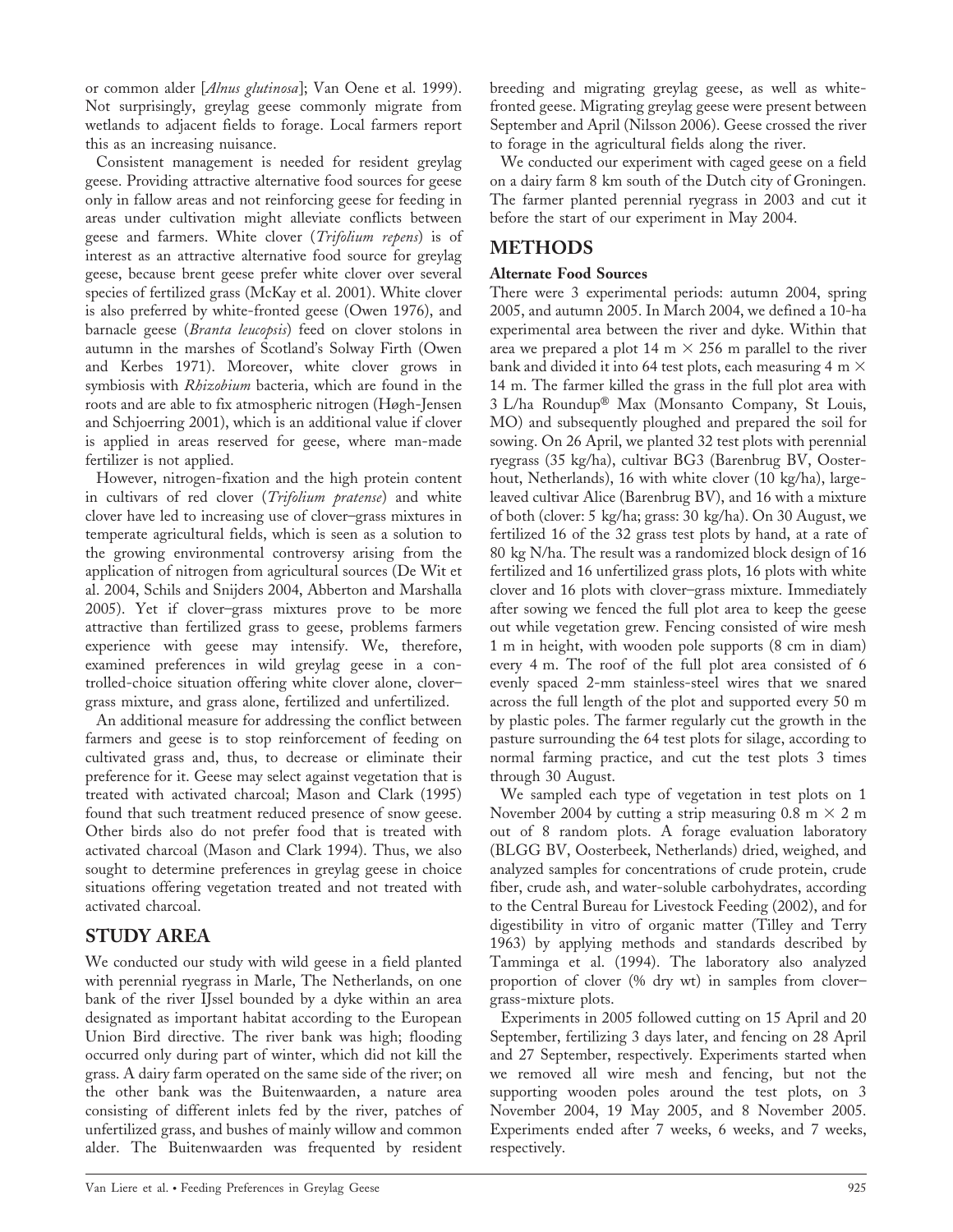| Table 1. Sample sizes of alternate food plots for greylag geese providing white clover (Cl), fertilized (Fert gr) or unfertilized perennial ryegrass (Unfert gr), |
|-------------------------------------------------------------------------------------------------------------------------------------------------------------------|
| or an unfertilized mixture (Cl and gr), and of plots in surrounding fertilized perennial ryegrass (Sur gr), observed at the bank along the river IJssel in Marle, |
| the Netherlands, for 1) 7 weeks in autumn 2004 starting 3 November and including from week 4 onwards treatment of vegetation in test plots with activated         |
| charcoal, 2) 6 weeks in spring 2005 starting 19 May, and 3) 7 weeks in autumn 2005 starting 8 November.                                                           |

|            |           | Period     |             |                 |                 |  |  |  |  |  |
|------------|-----------|------------|-------------|-----------------|-----------------|--|--|--|--|--|
|            |           |            | Autumn 2004 | Spring 2005     | Autumn 2005     |  |  |  |  |  |
| Vegetation | Treatment | Week $1-3$ | Week 4-7    | <b>Week 1-6</b> | <b>Week 1-7</b> |  |  |  |  |  |
| C1         | no        | 16         | 8           | 4               | 4               |  |  |  |  |  |
|            | charcoal  |            | 8           |                 |                 |  |  |  |  |  |
| Cl and gr  | no        | 16         | 8           | 4               | 4               |  |  |  |  |  |
|            | charcoal  |            | 8           |                 |                 |  |  |  |  |  |
| Fert gr    | no        | 16         | 8           | 4               | 4               |  |  |  |  |  |
|            | charcoal  |            | δ.          |                 |                 |  |  |  |  |  |
| Unfert gr  | no        | 16         | 8           | 4               | 4               |  |  |  |  |  |
|            | charcoal  |            | 8           |                 |                 |  |  |  |  |  |
| Sur gr     | no        | 10         | 10          |                 | 30              |  |  |  |  |  |

Weekly observations followed fence removal. Each observation day started at 0900 hours, by first counting geese in the experimental area from the dyke at a distance of 150 m. Subsequently the observer counted and removed goose droppings from a  $4-m^2$  circular subplot located in the middle of each plot, 3 m from the riverside edge of the plot, and, as controls, from locations in the pasture surrounding test plots. Control locations were at regular distances from each other and 20–100 m from test plots (Table 1).

Dropping density was a measure of vegetation consumption (Owen 1971, Summers 1990, McKay et al. 2001, Loonen and Bos 2003). The observer also measured vegetation height in autumn 2004 and spring 2005 to the nearest 0.5 cm with a polystyrene disc (24 g, diam 20 cm), sliding along a calibrated stick (diam 1.5 cm) placed vertically on the ground. Leaves supported the disc, and the observer measured its height from the scale on the stick. The observer measured height at the top, middle, and bottom of the plot and calculated an average height/plot.

In autumn 2004 we sprayed 8 random plots/vegetation type (32 plots in total) with an activated charcoal suspension immediately after the observations of the third week of the experiment (Table 1) to test whether geese were deterred by charcoal on the vegetation. We applied a suspension of water with Norit SA 4 (Norit Nederland BV, Amersfoort, Netherlands; 20 g/L) and 3% (vol) Wilt-Pruf (Wilt-Pruf Products, Inc., Essex, CT) with a 10-L garden spray (Gardena Manufacturing GmbH, Ulm, Germany) at 2–3 bars pressure with a nozzle opening of 1 mm. Activated charcoal was a powdered, steam-activated carbon suitable for a large range of applications in the food industry. Median particle size was 30  $\mu$ m. Wilt-Pruf is di-1-pmenthene, a major constituent of pine oil, and was used to fix the activated charcoal to the blades of grass. Mason and Clark (1995) had also used Wilt-Pruf for this purpose. We sprayed 1 L of the suspension over 10  $m^2$ , which corresponded with 20 kg/ha activated charcoal, 6 times more than used by Mason and Clark (1995).

In 2005 we maintained 16 test plots (4/vegetation type) out of the 64 test plots. We had not treated these 16 plots in autumn 2004, and did not treat them in spring 2005 and autumn 2005 (Table 1). We did not maintain the rest of the test plots, because we treated these in 2005 with 2 other methods to deter geese (D. W. van Liere, CABWIM Consultancy, unpublished data).

In October 2006 we estimated the rate of activated charcoal loss from the grass leaves in a  $20-m^2$  patch in the experimental area. We treated this plot with activated charcoal suspension as described earlier and randomly selected 12 grass leaves coated with activated charcoal. We identified each blade by placing a small stick next to it. After the spray dried, we photographed the blade surface the same day, with a mm measure added to the photo for scale. We photographed the same leaf 1 week later and again 2 weeks later, and we recorded the amount of precipitation and wind on a daily basis. We calculated the surface covered with activated charcoal of the same part of the blade from the top to about one-third of the length in the 3 weekly photos. We used the object identification routine of JMicroVision v1.22 software (JMicroVision, Geneva, Switzerland), which selected the charcoal-covered surfaces, and calibrated the software by the width of the leaf against the mm measure in the photo.

We also investigated survival of clover facing persistent pressure from geese in the unfenced area after the autumn experiments. Thus we also measured the relative amount of soil covered by clover and its height in the clover plots on 1 February 2005 and 2006. We also measured height of the clover on 21 April 2006 (farm practice disallowed this measurement in 2005). We estimated the relative amount of clover cover with a 0.8 m  $\times$  0.8-m frame placed over the vegetation at an arbitrary location in the plot. We subdivided the frame with strings into equal squares of 8 cm  $\times$  8 cm and counted how many of the 100 squares were covered by clover. We measured vegetation height as described earlier.

We used SPSS 11.5 software (SPSS Inc., Chicago, IL) and analyzed forage qualities, with vegetation type as a fixed effect, with an analysis of variance (ANOVA) and compared means with a *t*-test ( $n = 32$ ). For the first 3 weeks in the 2004 experiment we calculated partial correlations controlling for vegetation type between 1) average dropping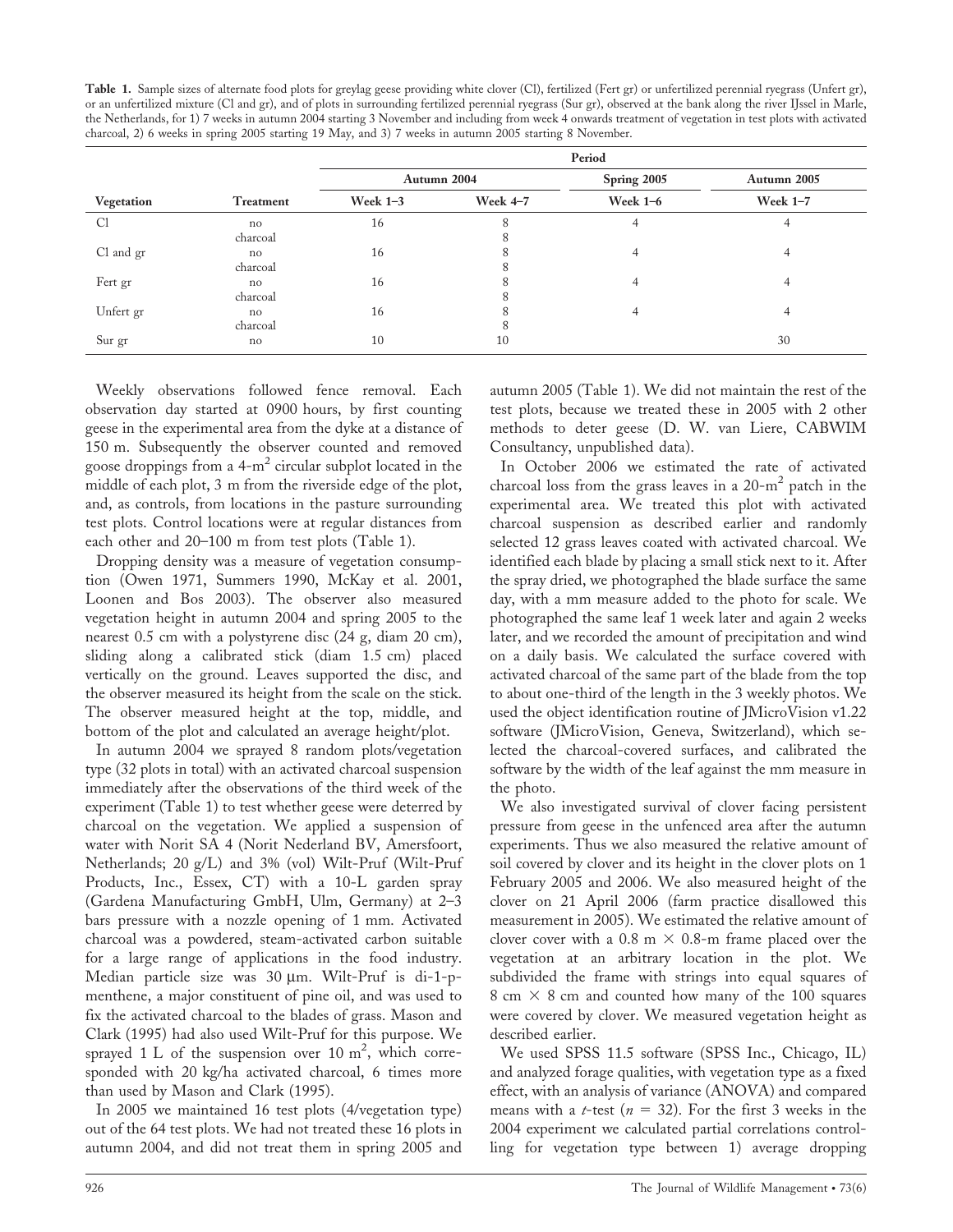Table 2. Averages and standard deviation of dry matter (dm) content (% of fresh wt), amount (t, dm/ha), crude protein, crude fiber, crude ash and watersoluble carbohydrate (wsc, g/kg dm), and in vitro organic matter digestibility (ivomd, % of dm) of white clover (Cl), fertilized (Fert gr) or unfertilized perennial ryegrass (Unfert gr), or an unfertilized mixture (Cl and gr) sampled on 1 November 2004, 27 weeks after sowing, from test plots providing alternate food for greylag geese at the bank along the river IJssel in Marle, Netherlands.

|                   | Dm                  |           | Amt       |           | Protein   |           | Fiber     |           | Ash              |           | Wsc       |           | <b>Ivomd</b>    |           |                  |
|-------------------|---------------------|-----------|-----------|-----------|-----------|-----------|-----------|-----------|------------------|-----------|-----------|-----------|-----------------|-----------|------------------|
| <b>Vegetation</b> | $\bar{x}$           | <b>SD</b> | $\bar{x}$ | <b>SD</b> | $\bar{x}$ | <b>SD</b> | $\bar{x}$ | <b>SD</b> | $\bar{x}$        | <b>SD</b> | $\bar{x}$ | <b>SD</b> | $\bar{x}$       | <b>SD</b> | $\boldsymbol{n}$ |
| C1                | 13.7 a <sup>a</sup> | 1.2       | 2.0a      | 0.4       | 294       | 9         | 178       | 4         | 122 a            | 6         | 49        |           | 83              |           |                  |
| Cl and gr         | 14.3 a              | 1.0       | 2.0a      | 0.3       | 265       | 26        | 197       | 12        | 123a             | 3         | 67        | 13        | 81 b            |           |                  |
| Fert gr           | 18.3                | 1.5       | 2.4       | 0.4       | 183       | 10        | 224       |           | 113 b            | 3         | 139       | 19        | 80 <sub>b</sub> |           |                  |
| Unfert gr         | 22.1                | 2.8       | 1.3       | 0.3       | 170       | 13        | 216       | 9         | 112 <sub>b</sub> | C.        | 175       | 27        | 80 <sub>b</sub> |           |                  |

<sup>a</sup> Averages followed by the same letters in a column are not different ( $P > 0.05$ ).

density/week and forage qualities of plots ( $n = 32$ ), and 2) average dropping density/week and average height of the vegetation of plots ( $n = 64$ ). We analyzed vegetation type and the spray of activated charcoal in an ANOVA as fixed effects on the dropping density/week averaged over the 4 weeks following spraying ( $n = 64$ ). We analyzed the fixed effect of vegetation type on dropping density and vegetation heights with the plots as subjects and the 3 periods as repeated measurements. Estimates were the averages of measurements of each plot over the observation days within a period. We only included in the analyses the 16 untreated plots (see Table 1).

#### Deterrence of Caged Geese

We housed 14 1-year-old greylag geese in pairs in 7 cages. We obtained the geese from a group of about 100 animals that the University of Groningen kept for several generations in a 1-ha waterfowl enclosure. We spaced cages (2 m  $\times$  2 m  $\times$  1 m) 1 m apart in one row in the experimental area with fertilized perennial ryegrass that was 12 cm tall. A cage consisted of an aluminum frame with ribs of 2 cm. A black nylon net (mesh-width 3 cm) covered the top and sides. Half of the cage was on an untreated strip, the other half was on a strip of perennial ryegrass sprayed 1–3 days before with the same suspension of activated charcoal at the same rate as previously described (see Alternate Food Sources). We moved the cage with the 2 birds daily at 0900 hours and 1700 hours, sliding it gently to the adjacent 2 m  $\times$  2-m fresh plot of grass with one-half untreated and the other half sprayed with activated charcoal. Each day the treated grass alternated sides in the cage. We positioned a bowl of drinking water (25 cm  $\times$  25 cm  $\times$  10 cm) on the border between the treated and untreated strip of grass and against the cage wall. After 5 days, we assumed that geese were adjusted to the experimental situation and procedure, and we recorded our observations for 5 consecutive days. It did not rain during this period. As previously described we measured grass height of the plot offered between 0900 hours and 1700 hours, 2 days after geese were removed, which allowed grass to recover from trampling by the geese. We averaged the height of 5 locations in the 1 m  $\times$  2-m half of the plot. We used an ANOVA for repeated measures to test for the fixed effect of treatment on grass height with the 5 days as repetitions and cages as subjects. Our investigation protocol was approved by the Animal Experiments Ethical Commission of the University of Groningen (DEC no. 4105A).

## RESULTS

#### Alternate Food Sources

All forage qualities differed among vegetation types (Table 2; dry matter content  $F_{3,28}$  = 38.6, amt of dry matter  $F_{3,28} = 14.2$ , crude protein  $F_{3,28} = 118.3$ , crude fiber  $F_{3,28}$  = 49.3, crude ash  $F_{3,28}$  = 12.0, water-soluble carbohydrate  $F_{3,28}$  = 89.3, in vitro organic matter digestibility  $F_{3,28} = 11.3$ ,  $P \le 0.001$  in all cases). Dry matter, crude fiber, and water-soluble carbohydrate contents were lowest in white clover (75%, 79%, and 35%, respectively, of the amt found in fertilized grass; Table 2). Crude protein was highest in white clover (1.6 times the amt in fertilized grass). The amounts of clover and the clover– grass mixture were 2.0 t/ha, whereas the amount of fertilized and unfertilized grass was 2.4 t/ha and 1.3 t/ha, respectively (Table 2). The clover–grass mixture consisted on average of 53% (dry wt) clover (SD = 16), and had intermediate values of crude protein, fiber, and watersoluble carbohydrate contents.

During the experiment we observed 25–691 greylag geese in the experimental area. We observed an average of 130 geese (SD = 53) in 3 out of 7 visits made in autumn 2004 (in all 3 visits we observed all geese in the test-plot area) and 159 (SD = 93) in 5 out of 6 visits in spring 2005 (in one case we observed geese in the test-plot area). In autumn 2005, we observed 691 geese in 1 out of 7 visits (which also included geese in the test-plot area). Together with the observed greylag geese we also saw 2 white-fronted geese once in autumn 2004, 3 barnacle geese and 1 white-fronted goose once in spring 2005, and 682 white-fronted geese and 2 barnacle geese in autumn 2005.

Average density of droppings in a week was highest in white clover in all periods, followed by the clover–grass mixture, then fertilized grass and unfertilized grass, respectively. Density of droppings in white clover was 4.4 times the amount in fertilized perennial ryegrass, as calculated over all periods (Fig. 1; vegetation:  $F_{3,12}$  = 78.2,  $P \le 0.001$ ; period:  $F_{2,24} = 1.6$ ,  $P = 0.22$ ; vegetation  $\times$  period:  $F_{6,24} = 0.55$ ,  $P = 0.76$ ). Weekly density of droppings in the grass in the pasture around the test plots did not differ from that in the fertilized grass plots  $(t$ -test;  $t_{42}$  = 0.8, P = 0.41) and tended to be higher than in unfertilized plots ( $t_{42} = 1.9$ ,  $P = 0.07$ ). Partial correlations between density of droppings and results of the vegetation analyses, controlling for vegetation type, were absent except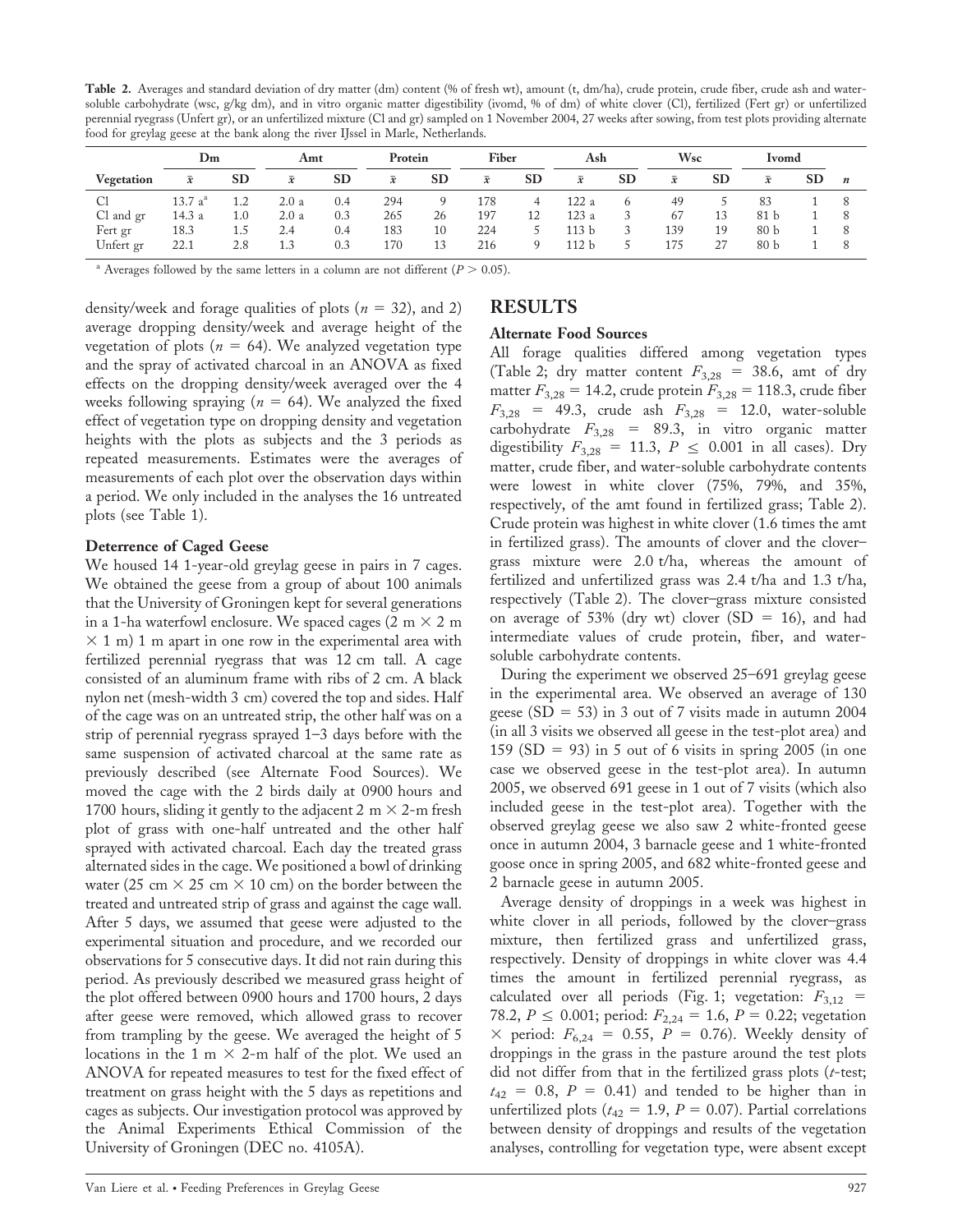

Figure 1. Average density (and SD) of greylag goose droppings accumulated in a week in test plots in autumn 2004 and 2005, beginning 3 November and 8 November, respectively, and in spring 2005, beginning 19 May ( $n = 4$ /vegetation type, 7 weekly observations in autumn and 6 in spring), and in fertilized grass surrounding test plots ( $n = 10$  in autumn 2004 and  $n = 30$  in autumn 2005) at the bank along the river IJssel in Marle, Netherlands.

for a positive correlation with crude protein ( $r_{29} = 0.59$ , P  $\leq$  0.001) and a negative correlation with water-soluble carbohydrate contents ( $r_{29} = -0.40$ ,  $P < 0.05$ ).

Average height was 5.0 (SD = 2.8) cm and 15.4 (SD = 2.9) cm for white clover in autumn 2004 and spring 2005, respectively, but 11.0 (SD = 0.8) cm and 31.8 (SD = 8.5) cm in fertilized grass for these 2 experimental periods, respectively. The clover and grass mixture was  $6.0$  (SD = 2.1) cm and 26.6 (SD = 7.4) cm in autumn 2004 and spring 2005, respectively, and unfertilized grass was  $10.3$  (SD = 2.4) cm and 33.0 (SD = 2.4) cm, respectively (vegetation:  $F_{3,20} = 13.6, P \le 0.001$ ; period:  $F_{1,20} = 122.3, P \le 0.001$ ; vegetation  $\times$  period:  $F_{3,20} = 3.1, P = 0.05$ ). Fertilized grass in the pasture around the test plots averaged  $5.1$  (SD = 0.4) cm in autumn 2004. Partial correlation between average height of vegetation in the first 3 weeks of autumn 2004 and average density of droppings/week was negative ( $r_{66}$  =  $-0.61, P \leq 0.001$ ).

On 1 February 2005 47% (SD = 9) of white clover plots was barren soil. Vegetation height was  $2.1$  (SD = 0.9) cm. In April 2005 there was no follow-up measurement, but clover had recovered on 25 May 2005, 6 days after we removed protective fencing, to  $12.3$  (SD = 1.8) cm and coverage was 100%. On 1 February 2006 37% (SD = 12) of the plot surface was barren soil and vegetation height was  $1.7 (SD = 0.7)$  cm. On 21 April 2006, clover height was 3.3  $(SD = 0.4)$  cm and 11% of the plot surface  $(SD = 7)$  was barren. All paired comparisons between the February and April measurements in 2006 were significant (Paired-sample *t*-test:  $t_{15} \geq 5.8, P \leq 0.001$ ).

Dropping density did not differ between test plots with or without activated charcoal in 2004 and differed between vegetations, but there was no interaction (charcoal:  $F_{1,56}$  = 0.4,  $P = 0.54$ ; vegetation:  $F_{3,56} = 13.6, P \le 0.001$ ; charcoal  $\times$  vegetation:  $F_{3,56} = 1.2$ ,  $P = 0.34$ ), even as early as one week after we applied activated charcoal. Amount of charcoal on grass blades declined, but we still saw charcoal on the blades 4 weeks after application. Rain and wind action could have removed charcoal from the blades; weekly total precipitation was 7 L/m<sup>2</sup>, 3 L/m<sup>2</sup>, 0 L/m<sup>2</sup>, and 18 L/ m<sup>2</sup>, respectively, in the weeks following application in 2004, and daily maximum wind speed averaged 6.3 m/second, 6.3 m/second, 5.6 m/second, and 9.9 m/second, respectively. We estimated the rate of loss based on the 12 treated blades we observed over 2 weeks in October 2006, which had more rain and wind than during the tests in autumn 2004 (weekly precipitation was  $13 \text{ L/m}^2$  and  $5 \text{ L/m}^2$ , respectively, and daily max. wind speed averaged 15.0 m/ sec and 9.9 m/sec, respectively). We identified each treated grass blade with certainty in 8 out of the 12 selected swards; we used only these 8 for our calculations. Average relative blade surface covered with activated charcoal calculated from the top one third of the blade declined from  $9.5\%$  (SD = 3.1) to 4.3% (SD = 2.0) in the first week and to 3.2% (SD = 1.6) in the second week (Friedman test,  $\chi^2$ <sub>2</sub> = 16, P  $\le$ 0.001).

#### Deterrence of Caged Geese

Geese in all cages consumed both treated and untreated grass. Grass height did not differ between untreated (ht  $=$ 14.0 cm,  $SD = 1.3$  cm) and activated charcoal treated grass  $(ht = 12.4 cm, SD = 1.6 cm; F<sub>1,12</sub> = 2.50, P = 0.14).$ 

#### DISCUSSION

Greylag geese preferred white clover over fertilized perennial ryegrass, corresponding to brent geese preferring white clover over different species of fertilized grass (McKay et al. 2001). White-fronted geese also prefer white clover (Owen 1976). We do not know which causal factors determine the choice of clover for greylag geese, but several (Owen 1972) and mutually related factors are likely, such as intensity of the green color of the vegetation (Owen 1976, Summers and Critchley 1990, McKay et al. 2001), taste of leaves (Owen 1976), tactile properties like roughness or waxiness of a leaf (Lieff et al. 1970, Owen 1976, Williams and Forbes 1980), or tensile strength of leaves that geese experience by the amount of force needed to break a leaf (Owen 1980), or at severing leave tissue (Conover 1991). Like Owen (1976) we assume that such immediate factors link with functional properties, such as low water-soluble carbohydrate and fiber content, and high nitrogen content in particular, which we found in white clover. High protein or nitrogen content correlates positively with preferences of geese in general (Sedinger 1997) and more specifically with preferences of barnacle geese (Ydenberg and Prins 1981, Prins and Ydenberg 1985, Stahl et al. 2006), brent geese (Stahl et al. 2006), and white-fronted geese (Owen 1975, Mathers and Montgomery 1997, Amano et al. 2004) in temperate winters and in spring, in snow geese in the Arctic summer (Harwood 1977), and in Canada goose before fledging (Sedinger and Raveling 1984). However Gauthier and Bédard (1991) did not find this in captive snow geese, nor do geese always prefer high-protein vegetation (Sedinger and Raveling 1984, Amano et al. 2004). Geese utilize the protein reserves they build up before migration in egg production and during incubation at the breeding grounds,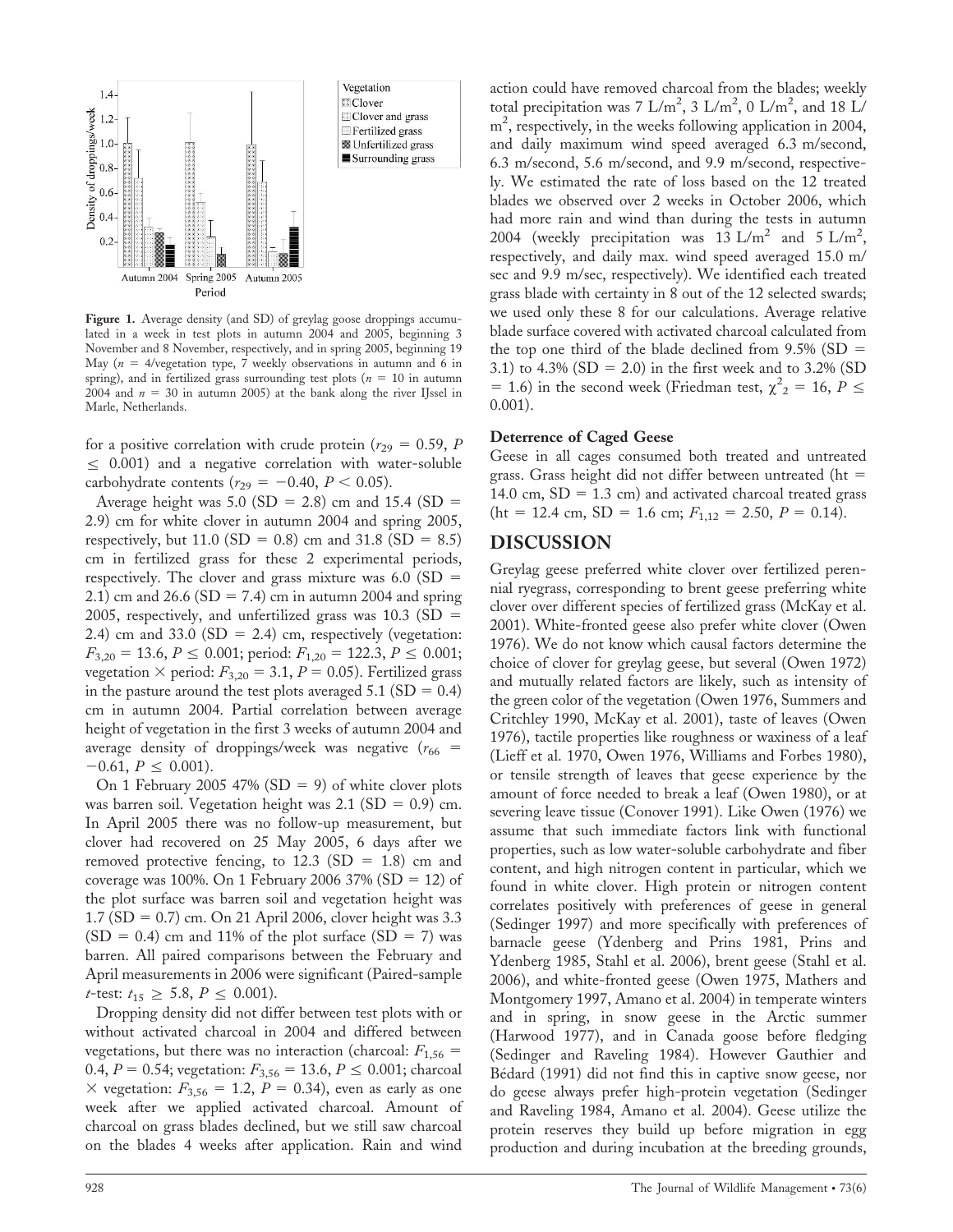even before food is available (Drent and Daan 1980, Ydenberg and Prins 1981). Nitrogen requirements would be the main drive to select nutrient-rich vegetation, but geese may also build reserves at the breeding grounds in spite of primary productivity lacking above ground (Arzel et al. 2006, Drent et al. 2006).

Density of droppings correlated negatively with vegetation height, suggesting that height either resulted in the observed preferences, or resulted from the preferences. Quality of grasses declines with increasing sward height (Summers and Critchley 1990, Hassall et al. 2001, Durant et al. 2004, Bos et al. 2005). Maturing white clover also increases in fiber content (Nielsen and Søegaard 2000) and leaves and petioles decrease in protein content, which occurs particularly during flowering (Søegaard 1994, Ayres et al. 1998). Increase in height may, therefore, result in reduced attractiveness. Nevertheless, height cannot be the main cause for the observed preferences; grass in the pasture around test plots was about the same height as clover in autumn 2004, but dropping density in clover was 5 times higher. Moreover, greylag geese compensate for reduced forage qualities with high intake rates and even prefer grass heights up to 12 cm compared to shorter grass (Durant et al. 2003, 2004), potentially resulting in grazed and shorter blades with high numbers of droppings. The negative correlation between density of droppings and vegetation height seems, therefore, to result from the observed preferences, although we cannot conclusively determine this.

If preference for grass depends on cyclic grazing that maintains grass at an attractive height and quality (Drent and Van der Wal 1999; Lang and Black 2001; Van der Graaf et al. 2002, 2006), then its attractiveness for geese may deteriorate with a disturbance of that cyclic pattern. Thus, attracting geese to a highly attractive alternative field with white clover might allow nearby grass fields to reach heights that are unattractive to geese. Alternative fields of white clover can be instrumental in attracting geese for successive years, because white clover plots in our study recovered during spring, despite that in winter they faced persistent pressure from geese and were 37–47% barren.

Treatment of grass with activated charcoal did not affect consumption by greylag geese, which was unexpected, because we applied 6 times more activated charcoal than Mason and Clark (1995). Moreover, we estimated that 3 times the amount used by Mason and Clark (1995) remained on our plots after 1 week and still twice the amount they used remained after 2 weeks. We found these amounts even after more rain and wind than in autumn 2004 when we sprayed test plots. Trampling by 2 geese in the  $4-m^2$  cages could have rubbed off or transposed the activated charcoal in the deterrent experiment. However, we would still have expected some effect of activated charcoal on consumption, because the cages were twice daily moved to fresh strips of treated and untreated grass.

The most likely explanation for the lack of an effect of activated charcoal on geese consumption is the small particle size of our activated charcoal. Mason and Clark (1994, 1995) used 106-um Anjan-activaid activated charcoal,

which is a blend of carbonaceous powders and fibers. We used Norit SA4, which was granular, and median particle size was 30  $\mu$ m. Geese can differentiate leaf texture and reject leaves covered with hairs (Williams and Forbes 1980) and coarse or tough blades (Lieff et al. 1970, Conover 1991). Therefore, deterring effects of texture warrant further exploration.

## MANAGEMENT IMPLICATIONS

Attractive white clover potentially distracts geese from fertilized perennial ryegrass, allowing grass to grow to such lengths that its forage quality declines for geese and to heights required in normal farming for cutting and silaging. We advise to provide for alternative fields of white clover only in fallow areas, but sufficient to support the local population of greylag geese, in order to reduce geese damage in nearby pastures of grass, particularly during the most sensitive period for farmers (i.e., spring). By the same reasoning, we do not advise planting white clover in agricultural fields frequently visited by geese. Such plantings would potentially increase loss of crops to geese. We suggest that methods continuously reducing attractiveness of areas under cultivation reinforce geese to consistently choose for white clover in fallow areas, but we could not demonstrate a geese-deterring effect of activated charcoal. We, therefore, cannot recommend activated charcoal as a means to make areas under cultivation less attractive to geese.

## ACKNOWLEDGMENTS

We thank B. Eikelboom and J. Vrieling for use of their fields as experimental areas and P. Brakes and N. Rose for their excellent comments and improvements in our use of English. We also thank R. Adelerhof who assisted in observations. J. Sedinger, T. Amano, and an unknown referee were helpful in improving the manuscript. Also many thanks to the Faunafonds in the Netherlands that supported this work and the Biological Faculty of the University of Groningen that provided the captive greylag geese.

## LITERATURE CITED

- Abberton, M. T., and A. M. Marshalla. 2005. Progress in breeding perennial clovers for temperate agriculture. Journal of Agricultural Science 143:117–135.
- Amano, T., K. Ushiyama, G. Fujita, and H. Higuchi. 2004. Alleviating grazing damage by white-fronted geese: an optimal foraging approach. Journal of Applied Ecology 41:675–688.
- Amano, T., K. Ushiyama, G. Fujita, and H. Higuchi. 2007. Predicting grazing damage by white-fronted geese under different regimes of agricultural management and the physiological consequences for the geese. Journal of Applied Ecology 44:506–515.
- Ankney, C. D. 1996. An embarrassment of riches: too many geese. Journal of Wildlife Management 60:217–223.
- Arzel, C., J. Elmberg, and M. Guillemain. 2006. Ecology of springmigrating Anatidae: a review. Journal of Ornithology 147:167–184.
- Ayres, J. F., K. S. Nandra, and A. D. Turner. 1998. A study of the nutritive value of white clover (Trifolium repens L.) in relation to different stages of phenological maturity in the primary growth phase in spring. Grass and Forage Science 53:250–259.
- Bos, D., R. H. Drent, M. Rubinigg, and J. Stahl. 2005. The relative importance of food biomass and quality for patch and habitat choice in brent geese. Ardea 93:5–16.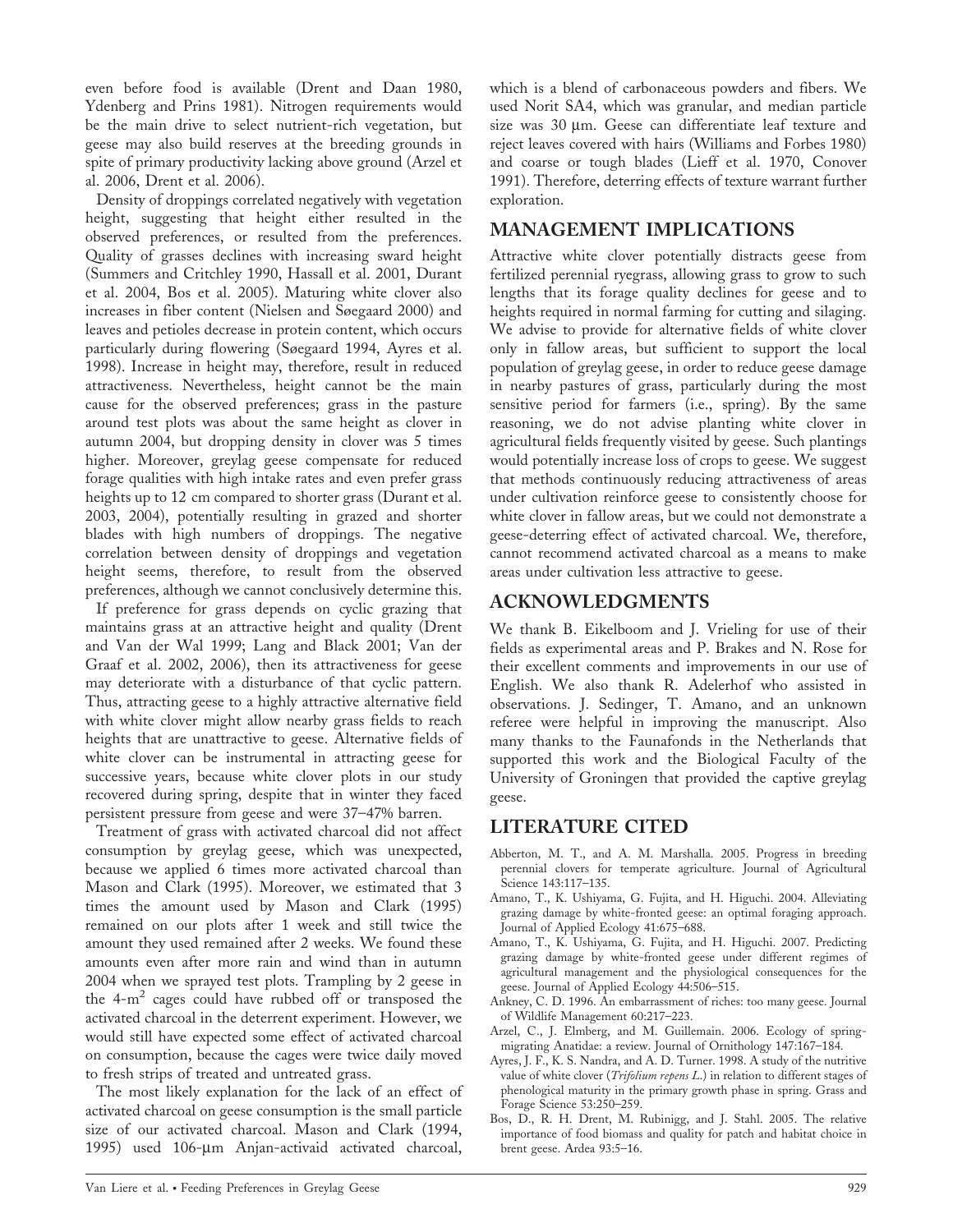- Central Bureau for Livestock Feeding. 2002. Tabellenboek Veevoeding 2000. Voedernormen landbouwhuisdieren en voederwaarde veevoeders. Centraal veevoederbureau, Lelystad, Netherlands. [In Dutch.]
- Conover, M. R. 1991. Herbivory by Canada geese: diet selection and effect on lawns. Ecological Applications 1:231–236.
- De Wit, J., M. van Dongen, N. van Eekeren, and E. Heeres. 2004. Handboek grasklaver. Teelt en voeding van grasklaver onder biologische omstandigheden. Louis Bolk, Driebergen, Netherlands. [In Dutch.]
- Drent, R. H., and S. Daan. 1980. The prudent parent: energetic adjustments in avian breeding. Ardea 68:225–252.
- Drent, R. H., A. D. Fox, and J. Stahl. 2006. Travelling to breed. Journal of Ornithology 147:122–134.
- Drent, R. H., and R. van der Wal. 1999. Cyclic grazing in vertebrates and the manipulation of the food resource. Pages 271–299 in H. Olff, V. K. Brown, and R. H. Drent, editors. Herbivores: between plants and predators. Blackwell Science, Oxford, United Kingdom.
- Durant, D., H. Fritz, S. Blais, and P. Duncan. 2003. The functional response in three species of herbivorous Anatidae: effects of sward height, body mass and bill size. Journal of Animal Ecology 72:220–231.
- Durant, D., H. Fritz, and P. Duncan. 2004. Feeding patch selection by herbivorous Anatidae: the influence of body size, and of plant quantity and quality. Journal of Avian Biology 35:144–152.
- Gauthier, G., and J. Bédard. 1991. Experimental tests of the palatability of forage plants in greater snow geese. Journal of Applied Ecology 28:491–500.
- Harwood, J. 1977. Summer feeding ecology of lesser snow geese. Journal of Wildlife Management 41:48–55.
- Hassall, M., R. Riddington, and A. Helden. 2001. Foraging behaviour of brent geese, Branta b. bernicla, on grasslands: effects of sward length and nitrogen content. Oecologia 127:97–104.
- Hauser, C. E., M. C. Runge, E. G. Cooch, F. A. Johnson, and W. F. Harvey. 2007. Optimal control of Atlantic population Canada geese. Ecological Modelling 201:27–36.
- Høgh-Jensen, H., and J. K. Schjoerring. 2001. Rhizodeposition of nitrogen by red clover, white clover and ryegrass leys. Soil Biology and Biochemistry 33:439–448.
- Jefferies, R. L., R. F. Rockwell, and K. F. Abraham. 2003. The embarrassment of riches: agricultural food subsidies, high goose numbers, and loss of Arctic wetlands—a continuing saga. Environmental Reviews 11:193–232.
- Lang, A., and J. M. Black. 2001. Foraging efficiency in Barnacle Geese Branta leucopsis: a functional response to sward height and an analysis of sources of individual variation. Wildfowl 52:7–20.
- Lieff, B. C., C. D. MacInnes, and R. K. Misra. 1970. Food selection experiments with young geese. Journal of Wildlife Management 34:321–327.
- Loonen, M. J. J. E., and D. Bos. 2003. Geese in the Wadden Sea: an effect of grazing on habitat preference. Pages 107–119 in W. J. Wolff, K. Essink, A. Kellerman, and M. A. van Leeuwe, editors. Proceedings of the 10th International Scientific Wadden Sea Symposium. Department of Marine Biology, University of Groningen, Groningen, Netherlands.
- Madsen, J. 2001. Spring migration strategies in pink-footed geese Anser brachyrhynchus and consequences for spring fattening and fecundity. Ardea 89:43–55.
- Mason, J. R., and L. Clark. 1994. Use of activated charcoal and other particulate substances as feed additives to suppress bird feeding. Crop Protection 13:219–224.
- Mason, J. R., and L. Clark. 1995. Evaluation of methyl anthranilate and activated charcoal as snow goose grazing deterrents. Crop Protection 14:467–469.
- Mathers, R. G., and W. I. Montgomery. 1997. Quality of food consumed by overwintering pale-bellied brent geese Branta bernicla hrota and wigeon Anas penelope. Biology and Environment: Proceedings of the Royal Irish Academy 97B:81–89.
- McKay, H. V., T. P. Milsom, C. J. Feare, D. C. Ennis, D. P. O'Connell, and D. J. Haskell. 2001. Selection of forage species and the creation of alternative feeding areas for dark-bellied brent geese Branta bernicla bernicla in southern UK coastal areas. Agriculture, Ecosystems and Environment 84:99–113.
- Nielsen, A. L., and K. Søegaard. 2000. Forage quality of cultivated and natural species in semi-natural grassland. Grassland Science in Europe 5:213–215.
- Nilsson, L. 2006. Changes in migration patterns and wintering areas of south Swedish greylag geese Anser anser. Pages 514-516 in G. C. Boere,

C. A. Galbraith, and D. A. Stroud, editors. Waterbirds around the world. The Stationery Office, Edinburgh, United Kingdom.

- Owen, M. 1971. The selection of feeding site by white-fronted geese in winter. Journal of Applied Ecology 8:905–917.
- Owen, M. 1972. Some factors affecting food intake and selection in whitefronted geese. Journal of Animal Ecology 41:79–92.
- Owen, M. 1975. Cutting and fertilizing grassland for winter goose management. Journal of Wildlife Management 39:163–167.
- Owen, M. 1976. The selection of winter food by white-fronted geese. Journal of Applied Ecology 13:715–729.
- Owen, M. 1980. Wild geese of the world. Batsford, London, United Kingdom.
- Owen, M., and R. H. Kerbes. 1971. On the autumn food of barnacle geese at Caerlaverock National Nature Reserve. Wildfowl 22:114–119.
- Prins, H. H. T., and R. C. Ydenberg. 1985. Vegetation growth and a seasonal habitat shift of the barnacle goose (Branta leucopsis). Oecologia 66:122–125.
- Schils, R., and P. Snijders. 2004. The combined effect of fertilizer nitrogen and phosphorus on herbage yield and changes in soil nutrients of a grass/ clover and grass-only sward. Nutrient Cycling in Agroecosystems 68:165–179.
- Sedinger, J. S. 1997. Adaptations to and consequences of an herbivorous diet in grouse and waterfowl. The Condor 99:314–326.
- Sedinger, J. S., and D. G. Raveling. 1984. Dietary selectivity in relation to availability and quality of food for goslings of cackling geese. Auk 101:295–306.
- Søegaard, K. 1994. Agronomy of white clover. Pages 515–524 in L. `t Mannetje and J. Frame, editors. Proceedings of the 15th General Meeting of the European Grassland Federation. Wageningen Pers, Wageningen, Netherlands.
- Stahl, J., A. J. van der Graaf, R. H. Drent, and J. P. Bakker. 2006. Subtle interplay of competition and facilitation among small herbivores in coastal grasslands. Functional Ecology 20:908–915.
- Summers, R. W. 1990. The effect on winter wheat of grazing by brent geese Branta bernicla. Journal of Applied Ecology 27:821–833.
- Summers, R. W., and C. N. R. Critchley. 1990. Use of grassland and field selection by brent geese *Branta b. bernicla*. Journal of Applied Ecology 27:834–846.
- Tamminga, S., W. M. van Straalen, A. P. J. Subnel, R. G. M. Meijer, A. Steg, C. J. G. Wever, and M. C. Blok. 1994. The Dutch protein evaluation system: the DVE/OEB system. Livestock Production Science 40:139–155.
- Tilley, J. M., and R. A. Terry. 1963. A two-stage technique for the in vitro digestion of forage crops. Journal of the British Grassland Society 18:104–111.
- Tombre, I. M., J. Madsen, H. Tømmervik, K. P. Haugen, and E. Eythórsson. 2005. Influence of organized scaring on distribution and habitat choice of geese on pastures in Northern Norway. Agriculture, Ecosystems and Environment 111:311–320.
- Van der Graaf, A. J., D. Bos, M. J. J. E. Loonen, M. Engelmoer, and R. H. Drent. 2002. Short-and long-term facilitation of goose grazing by livestock. Journal of Coastal Conservation 8:179–188.
- Van der Graaf, A. J., P. Coehoorn, and J. Stahl. 2006. Sward height and bite size affect the functional response of barnacle geese Branta leucopsis. Journal of Ornithology 147:479–484.
- Van der Jeugd, H. P., B. Voslamber, C. van Turnhout, H. Sierdsema, N. Feige, J. Nienhuis, and K. Koffijberg. 2006. Overzomerende ganzen in Nederland: grenzen aan de groei? SOVON Bird Research Publication 2, Beek-Ubbergen, Netherlands. [In Dutch.]
- Van Eerden, M. R., R. H. Drent, J. Stahl, and J. P. Bakker. 2005. Connecting seas: western Palearctic continental flyway for waterbirds in the perspective of changing land use and climate. Global Change Biology 11:894–908.
- Van Eerden, M. R., M. Zijlstra, M. van Roomen, and A. Timmerman. 1996. The response of Anatidae to changes in agricultural practice: longterm shifts in the carrying capacity of wintering waterfowl. Gibier Faune Sauvage 13:681–706.
- Van Oene, H., E. J. Mieleke van Deursen, and F. Berendse. 1999. Plant– herbivore interaction and its consequences for succession in wetland ecosystems: a modeling approach. Ecosystems 2:122–138.
- Williams, G., and J. E. Forbes. 1980. The habitat and dietary preferences of dark-bellied Brent geese and wigeon in relation to agricultural management. Wildfowl 13:151–157.